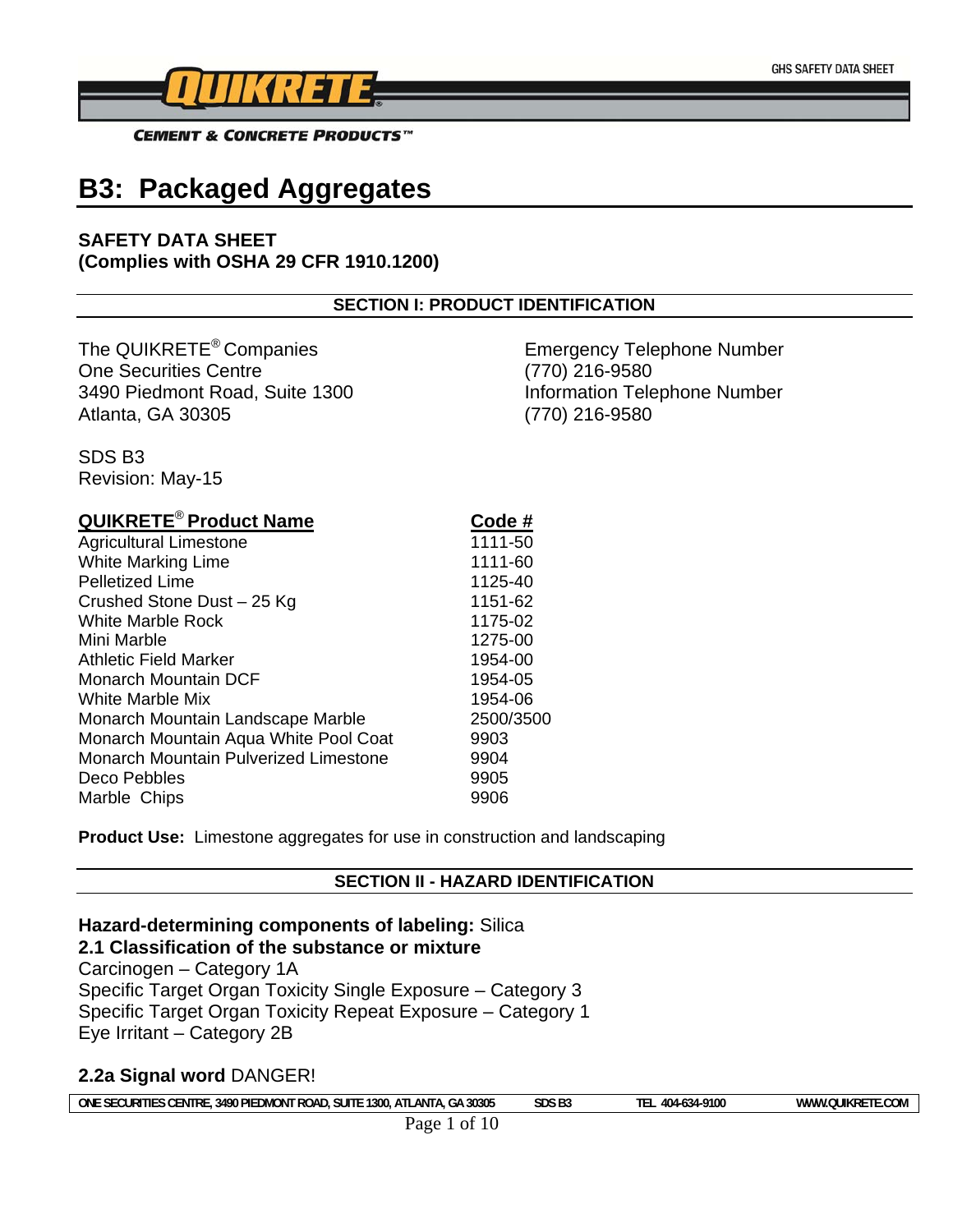

#### **2.2b Hazard Statements**

May cause cancer through chronic inhalation May cause respiratory irritation Causes damage to lungs through prolonged or repeated inhalation Causes eye irritation if particles or dust get in eye

Industrial hygiene experts have studied long-term daily use of silica sands in sand-blasting and other occupations generating extreme volumes of dust. They have determined that long term, daily exposure to high concentrations of blasting sand dust causes damage to the lungs, may cause silicosis, and may cause cancer. **Do not use for sand blasting**. There are extensive OSHA precautions required for sand blasting.

#### **2.2c Pictograms**



# **2.2d Precautionary statements**

Do not handle until all safety precautions have been read and understood. Wear protective gloves, eye protection, and protective clothing. Do not eat, drink or smoke when using this product. Wash thoroughly after handling. Use only in a well-ventilated area. Do not breathe dust.

If inhaled: Remove person to fresh air and keep comfortable for breathing.

If in eyes: Rinse cautiously with water for several minutes. Remove contact lenses, if present and easy to do. Continue rinsing.

# **Immediately seek medical advice or attention if symptoms are significant or persist.**

Dispose of contents/containers in accordance with all regulations.

# **2.3 Additional Information**

# **2.3a HNOC – Hazards not otherwise classified:** Not applicable

#### **2.3b Unknown Acute Toxicity**: None **2.3c WHMIS Classification**

**ONE SECURITIES CENTRE, 3490 PIEDMONT ROAD, SUITE 1300, ATLANTA, GA 30305 SDS B3 TEL 404-634-9100 WWW.QUIKRETE.COM**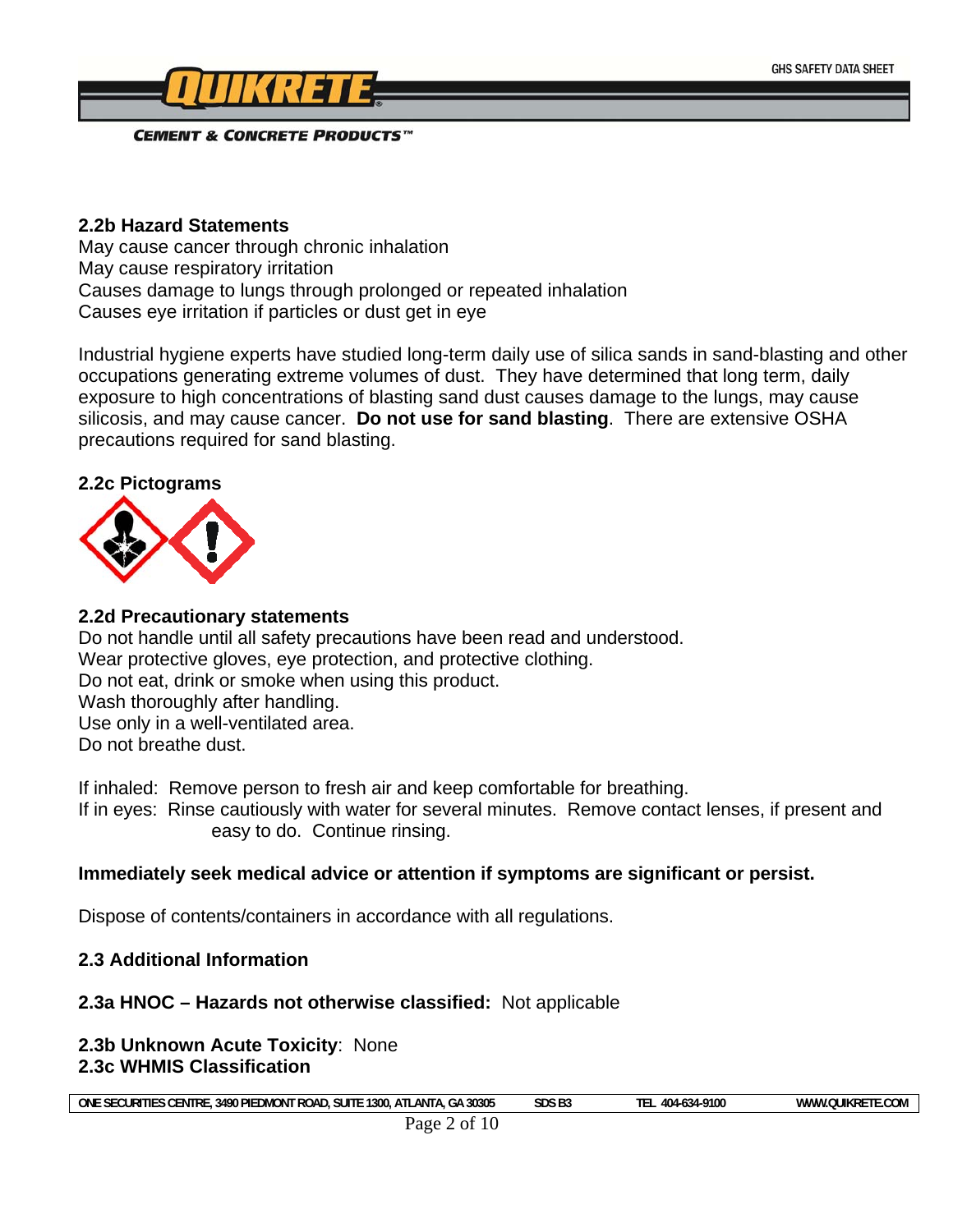

 Class D2A – Chronic Toxic Effects – Carcinogen Class D2B – Eye Irritant

# **2.3d Label Elements According To WHMIS Hazard Symbols**



## **Signal Word**  DANGER!

| SECTION III - HAZARDOUS INGREDIENTS/IDENTITY INFORMATION |                |             |  |  |
|----------------------------------------------------------|----------------|-------------|--|--|
| <b>Hazardous Components</b>                              | <b>CAS No.</b> | % by Weight |  |  |
| <b>Crushed Limestone</b>                                 | 01317-65-3     | 90-99       |  |  |
| Sand, Silica, Quartz                                     | 14808-60-7     | $1 - 10$    |  |  |

The concentrations ranges are provided due to batch-to-batch variability.

#### **SECTION IV – FIRST AID MEASURES**

#### **4.1 Description of the first-aid measures General information:**

**After inhalation:** Remove person to fresh air. If breathing is difficult, administer oxygen. If not breathing, give artificial respiration. In case of unconsciousness, place patient stably in side position for transportation.

**After skin contact:** Wash skin with cool water and pH-neutral soap or a mild detergent. If significant skin irritation or rash occurs: get medical advice or attention.

**After eye contact:** Rinse cautiously with water for several minutes. Remove contact lenses, if present and easy to do. Continue rinsing.

**After swallowing:** Do not induce vomiting. If conscious, have the victim drink plenty of water and call a physician immediately. Never give anything by mouth to an unconscious person.

#### **4.2 Most important symptoms/effects, acute and delayed**

| one<br><b>SUIT</b><br>.-<br><b>SECURITIT</b><br>1300<br>. PIEDMON∩<br>ATI<br>3490<br>חח<br>TRI<br>$\sim$<br>- ROAL<br>CEN.<br>-AN I A.<br>.÷D | chc na<br>30305<br><b>JUJ DJ</b> | -9100<br>404<br>o.se | E.COM<br><b>OUIKRE</b><br>`\/\\/\\\\ |
|-----------------------------------------------------------------------------------------------------------------------------------------------|----------------------------------|----------------------|--------------------------------------|
|                                                                                                                                               |                                  |                      |                                      |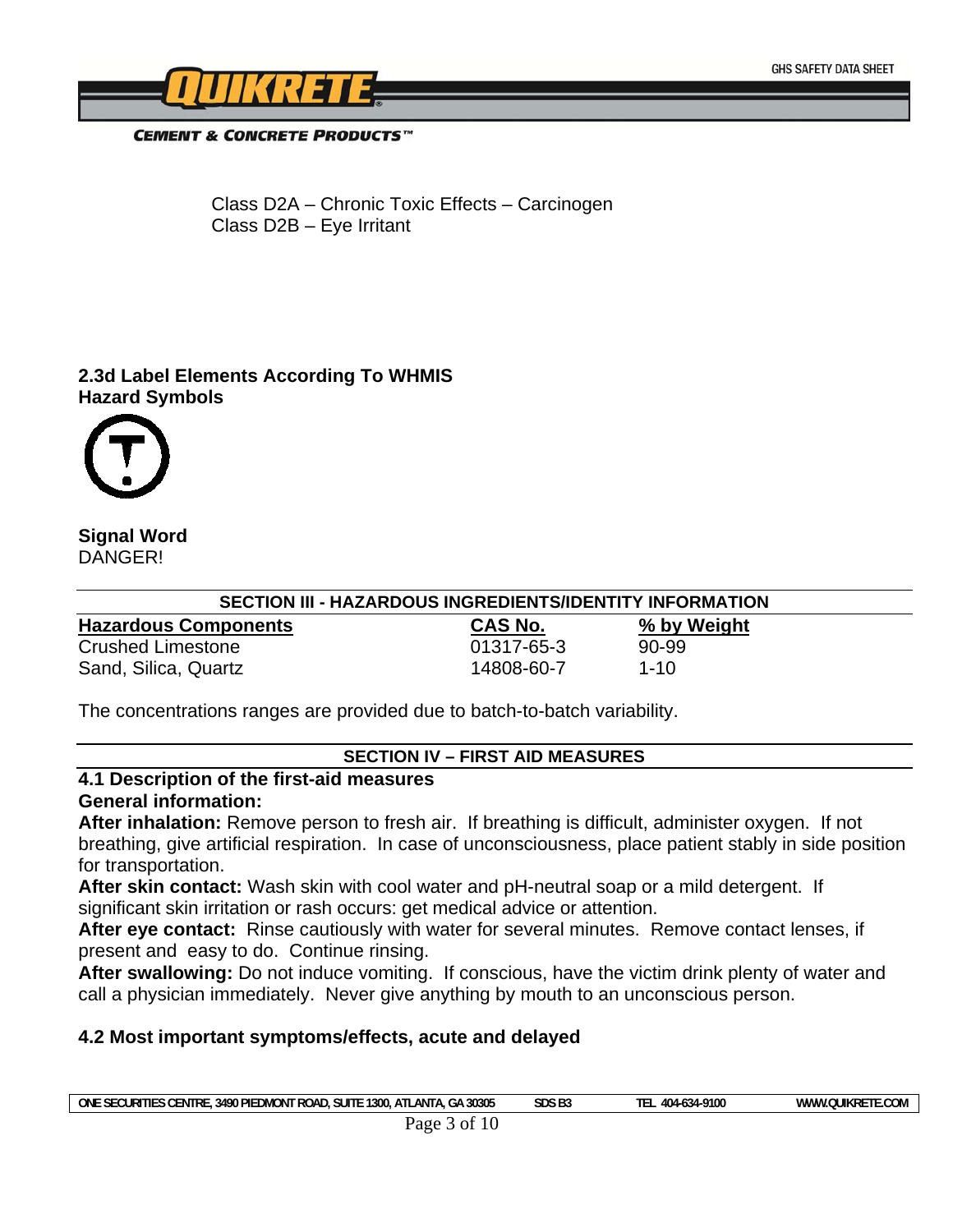

**Inhalation:** May cause respiratory tract irritation. Causes damage to organs through prolonged or repeated inhalation. This product contains crystalline silica. Prolonged or repeated inhalation of respirable silica from this product can cause silicosis.

**Skin contact:** Causes mechanical skin irritation.

**Eye Contact:** Causes eye irritation if particles or dust get in eye.

**Ingestion:** Ingestion of large quantities may cause discomfort and/or distress, nausea or vomiting.

**4.3 Indication of immediate medical attention and special treatment needed**:

Immediately seek medical advice or attention if symptoms are significant or persist.

# **SECTION V - FIRE FIGHTING MEASURES**

**5.1 Flammability of the Product:** Non-flammable and non-combustible

**5.2 Suitable extinguishing agents:** Treat for surrounding material

**5.3 Special hazards arising from the substance or mixture:** None

**5.3a Products of Combustion:** None

**5.3b Explosion Hazards in Presence of Various Substances:** Non-explosive in presence of shocks

# **SECTION VI – ACCIDENTAL RELEASE MEASURES**

**6.1 Personal precautions, protective equipment and emergency procedures:** Wear personal protective equipment (See section VIII). Keep unprotected persons away.

# **6.2 Methods and material for containment and cleaning up:**

Do not allow to enter sewers/ surface or ground water. Dispose of unwanted materials and containers properly in accordance with all regulations.

# **SECTION VII - PRECAUTIONS FOR SAFE HANDLING AND STORAGE**

# **7.1 Handling**

**Precautions for safe handling: Do not use for sand blasting**. There are extensive OSHA precautions required for sand blasting. Ensure good ventilation/exhaustion at the workplace. DO NOT BREATHE DUST. In dusty environments, the use of an OSHA, MSHA or NIOSH approved respirator and tight fitting goggles is recommended. Wear appropriate PPE (See section 8).Do not mix with other chemical products, except as indicated by the manufacturer. Do not get in eyes, on skin or clothing. Good housekeeping is important to prevent accumulation of dust.

# **7.2 Storage**

| +30305<br>: SECURITIES CENTRE<br>ONE<br>.3490 PIEDMONT ROAD.<br>ANTA.<br>$-1300.$<br><b>SUITE</b><br>$\sim$ $\sim$<br>$\sim$ $\sim$ $\sim$<br>∶ دن .<br>AIL. | SDS <sub>B3</sub> | --<br>-634-9100<br>404.<br>. . | $\sim$ $\sim$ $\sim$<br>11 V T<br>$M$ $M$<br>DЕ<br><b>IL.COM</b><br>.UUINRE |
|--------------------------------------------------------------------------------------------------------------------------------------------------------------|-------------------|--------------------------------|-----------------------------------------------------------------------------|
|                                                                                                                                                              |                   |                                |                                                                             |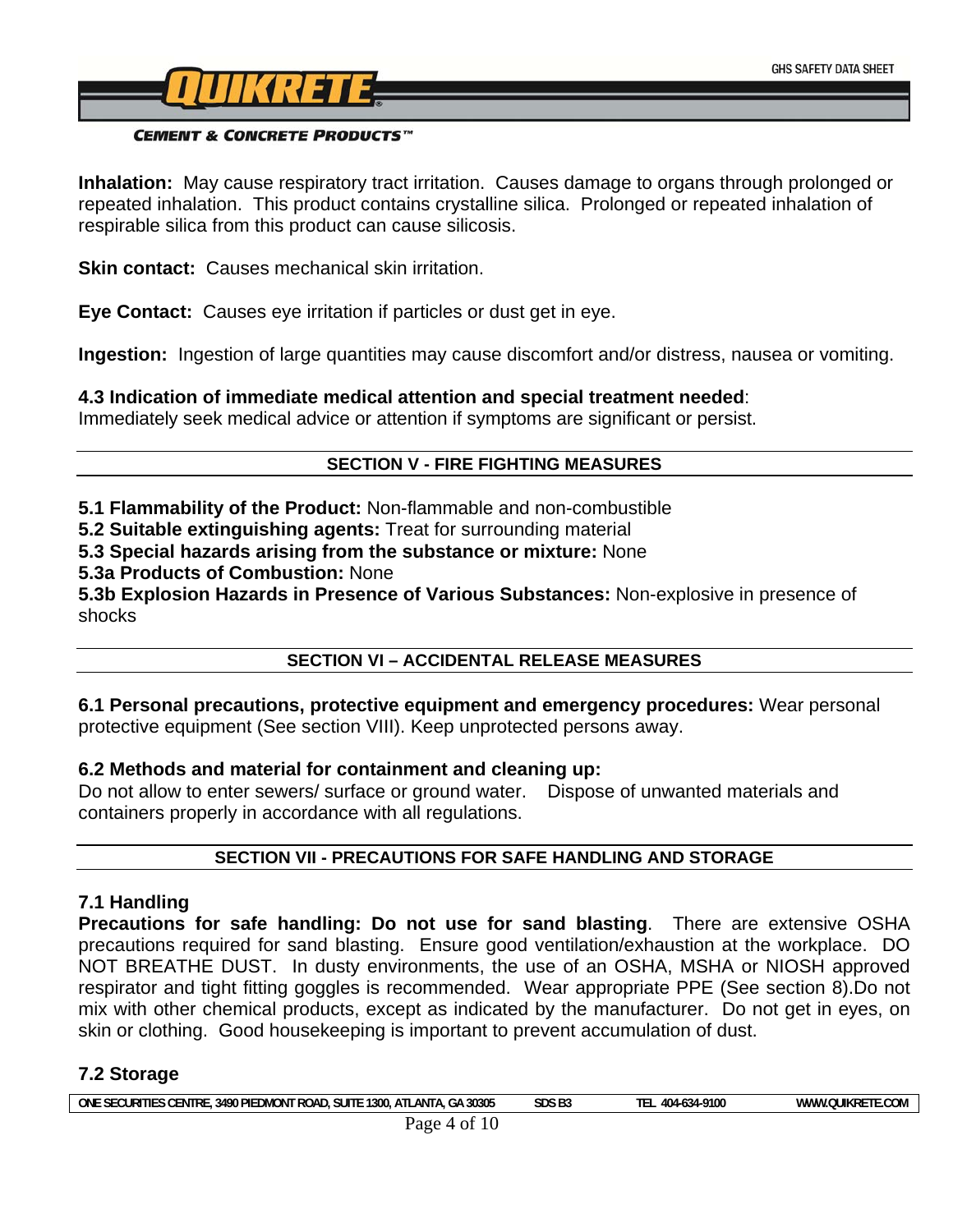

**Requirements to be met by storerooms and receptacles:** No special requirements. **Information about storage in one common storage facility:** Not required. **Further information about storage conditions:** Keep out of the reach of children.

# **SECTION VIII – EXPOSURE CONTROL MEASURES / PERSONAL PROTECTION**

**8.1 Components with limit values that require monitoring at the workplace:** 

| <b>Hazardous Components</b> | CAS No.    | PEL (OSHA)          | TLV (ACGIH)       |
|-----------------------------|------------|---------------------|-------------------|
|                             |            | $mq/M^3$            | ma/M <sup>3</sup> |
| Silica Sand, crystalline    | 14808-60-7 | $()$ 1              | $0.025$ (resp)    |
| Limestone Dust              | 01317-65-3 | 5 (resp) 15 (total) | $10$ (resp)       |

#### **8.2 Exposure Controls**

Use ventilation adequate to keep exposures below recommended exposure limits.

#### **8.3 General protective and hygienic measures**

Keep away from foodstuffs, beverages and feed. Immediately remove all soiled and contaminated clothing. Wash hands before breaks and at the end of work. Avoid contact with the eyes and skin.

#### **8.3a Personal protective equipment**

#### **Protection of hands**:

Wear gloves of adequate length to offer appropriate skin protection from incidental contact. General duty work gloves have been found to offer adequate protection for most intended uses.

#### **Eye protection:**

Wear approved eye protection properly fitted dust- proof chemical safety glasses.

#### **Respiratory protection:**

A NIOSH-approved dust mask or filtering face piece is recommended in poorly ventilated areas or when permissible exposure limits may be exceeded. Respirators should be selected by and used under the direction of a trained health and safety professional, following requirements found in OSHA's respirator standard (29 CFR 1910.134) and ANSI's standard for respiratory protection (Z88.2).

| <b>SECTION IX - PHYSICAL/CHEMICAL CHARACTERISTICS</b>                    |                                                     |                   |                  |                  |
|--------------------------------------------------------------------------|-----------------------------------------------------|-------------------|------------------|------------------|
| <b>General Information</b>                                               |                                                     |                   |                  |                  |
| Appearance                                                               | Form: Granular Solid<br>Color: Varies<br>Odor: None |                   |                  |                  |
| pH-value at $20^{\circ}$ C (68 $^{\circ}$ F):                            | Not applicable                                      |                   |                  |                  |
| <b>Boiling point/Boiling range:</b>                                      | Not applicable                                      |                   |                  |                  |
| <b>Flash point:</b>                                                      | Not applicable                                      |                   |                  |                  |
| ONE SECURITIES CENTRE, 3490 PIEDMONT ROAD, SUITE 1300, ATLANTA, GA 30305 |                                                     | SDS <sub>B3</sub> | TEL 404-634-9100 | WWW.QUIKRETE.COM |
|                                                                          | $D_{0.025}$ 5 of 10                                 |                   |                  |                  |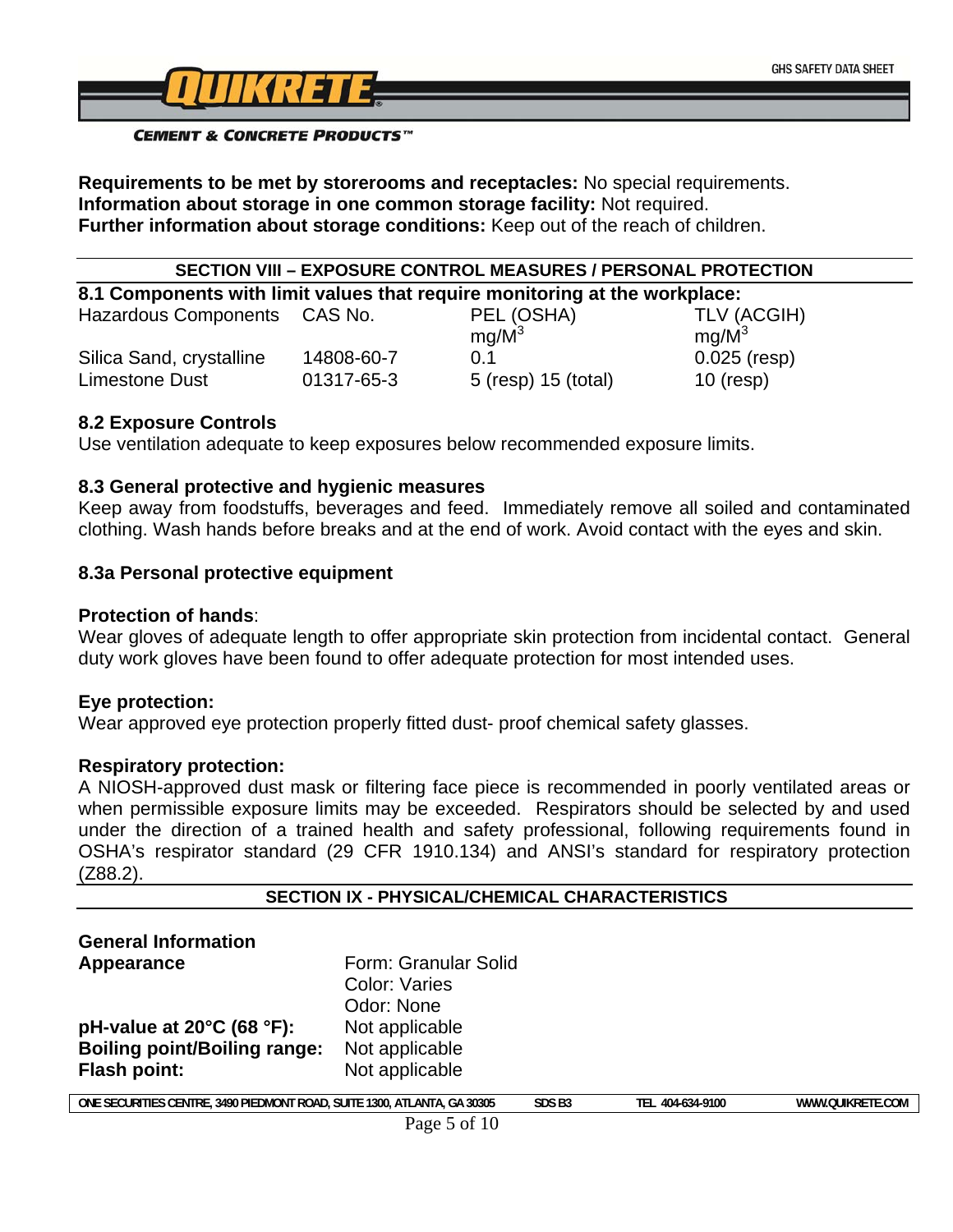

**Auto igniting:** Product is not self-igniting **Vapor pressure at 21°C (70°F)** Not applicable **Density at 25°C (77 °F):** 2.5-2.8 **Solubility in / Miscibility with Water:** Insoluble **VOC content:** 0 g/L VOC

#### **SECTION X – STABILITY AND REACTIVITY**

#### **10.1 Reactivity**

No dangerous reaction known under conditions of normal use.

#### **10.2 Chemical stability**

Stable under normal storage conditions. Keep in dry storage.

#### **10.3 Possibility of hazardous reaction**

No dangerous reaction known under conditions of normal use.

**10.4 Thermal decomposition / conditions to be avoided** 

No decomposition if used according to specifications.

## **10.5 Incompatible materials**

Contact of silica with powerful oxidizing agents such as fluorine, chlorine trifluoride, manganese trioxide, or oxygen difluoride may cause fires

#### **10.6 Hazardous Decomposition or By-products**

Silica will dissolve in Hydrofluoric Acid and produce a corrosive gas – silicon tetrafluoride.

#### **SECTION XI – TOXICOLOGICAL INFORMATION**

**11.1 Exposure Routes:** Inhalation, skin contact, eye contact, or ingestion.

#### **11.2 Symptoms related to physical/chemical/toxicological characteristics:**

**Inhalation:** May cause respiratory tract irritation. Causes damage to organs through prolonged or repeated exposure. This product contains crystalline silica. Prolonged or repeated inhalation of respirable silica from this product can cause silicosis.

**Skin contact:** May cause mechanical skin irritation.

**Eye Contact:** Causes eye irritation if particles or dust gets in eye.

**Ingestion:** Ingestion of large quantities may cause discomfort and/or distress.

#### **11.3 Delayed, immediate and chronic effects of short-term and long-term exposure Short Term**

Skin Corrosion/Irritation: Not applicable Serious Eye Damage/Irritation: Causes eye irritation if particles or dust gets in eye

| one<br>30305<br>1300<br>rre<br>3490 F<br>₽⊪<br><b>CURI</b><br>'''<br>ΞN.<br>۹N<br>.<br>.uwu.<br>- | ∍יז הי<br>-<br>JU.<br>נט י | .9100<br>404 | $  -$<br>' IIK.<br>MN.<br>ww |
|---------------------------------------------------------------------------------------------------|----------------------------|--------------|------------------------------|
|                                                                                                   |                            |              |                              |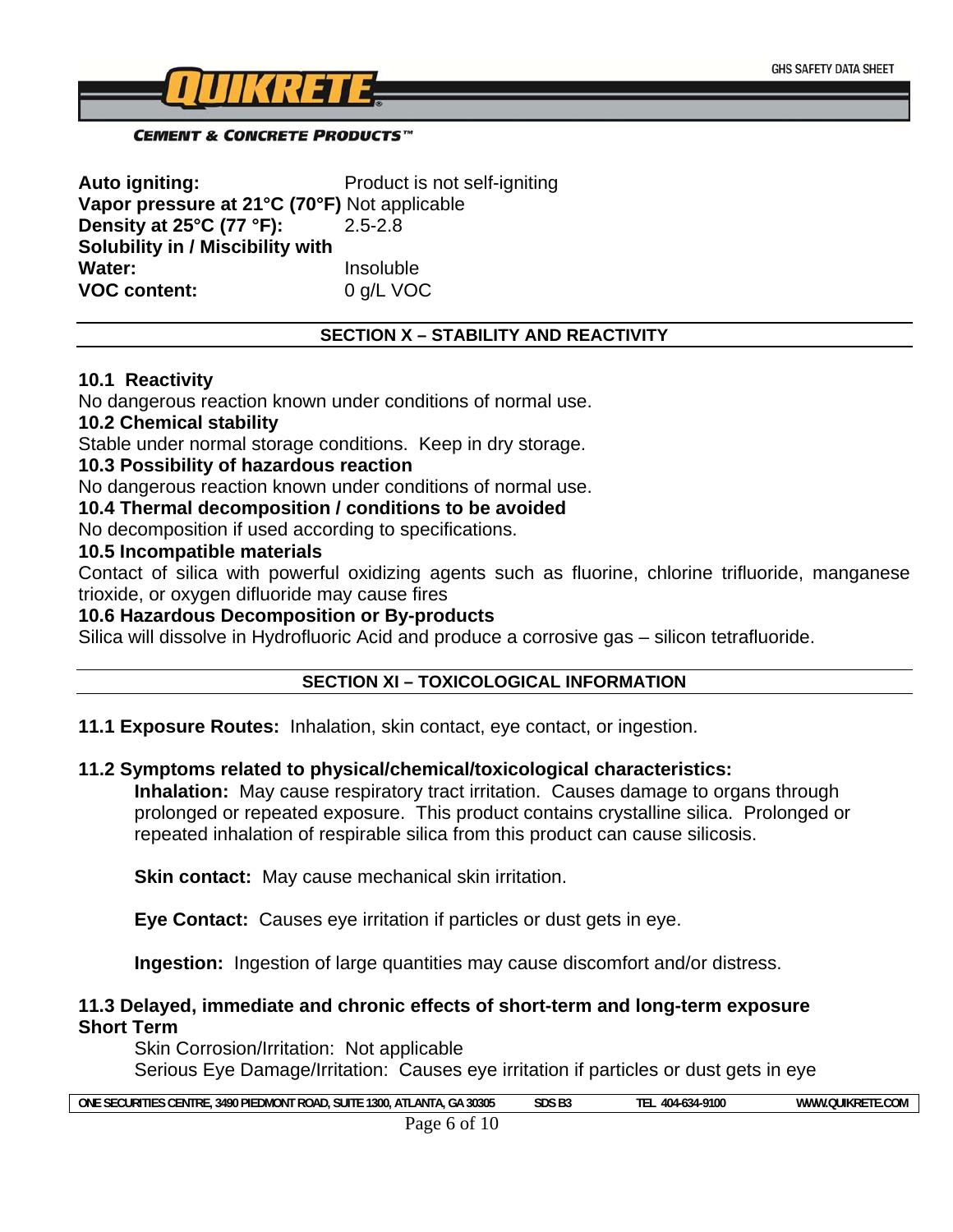

Respiratory Sensitization: Not applicable Skin Sensitization: Not applicable Specific Target Organ Toxicity-Single Exposure: (Category 3) May cause respiratory irritation Aspiration Hazard: Not applicable

#### **Long Term**

Carcinogenicity: May cause cancer through chronic inhalation. Germ Cell Mutagenicity: Not applicable Reproductive Toxicity: Not applicable Specific Target Organ Toxicity- Repeated Exposure: (Category 1) Causes damage to lungs through prolonged/repeated exposure Synergistic/Antagonistic Effects: Not applicable

#### **SECTION XII – ECOLOGICAL INFORMATION**

# **12.1 Ecotoxicity**

No further relevant information available.

#### **12.2 Persistence and degradability**

No further relevant information available.

#### **12.3 Bioaccumulative potential:**

No further relevant information available.

#### **12.4 Mobility in soil**

No further relevant information available.

#### **12.5 Other Adverse Effects**

No further relevant information available.

**SECTION XIII – DISPOSAL CONSIDERATIONS** 

#### **13.1 Waste Disposal Method**

The packaging and material may be land filled; however, material should be covered to minimize generation of airborne dust. This product is not classified as a hazardous waste under the authority of the RCRA (40CFR 261) or CERCLA (40CFR 117&302). Disposal must be made in accordance with local, state and federal regulations.

# **13.2 Other disposal considerations**

# **Uncleaned packaging**

**Recommendation:** Disposal must be made in accordance with local, state and federal regulations. **Recommended cleansing agent:** Water, if necessary with cleansing agents.

| <b>SECTION XIV - TRANSPORT INFORMATION</b>                               |                   |                  |                  |
|--------------------------------------------------------------------------|-------------------|------------------|------------------|
| ONE SECURITIES CENTRE, 3490 PIEDMONT ROAD, SUITE 1300, ATLANTA, GA 30305 | SDS <sub>B3</sub> | TEL 404-634-9100 | WWW.QUIKRETE.COM |
| Page 7 of 10                                                             |                   |                  |                  |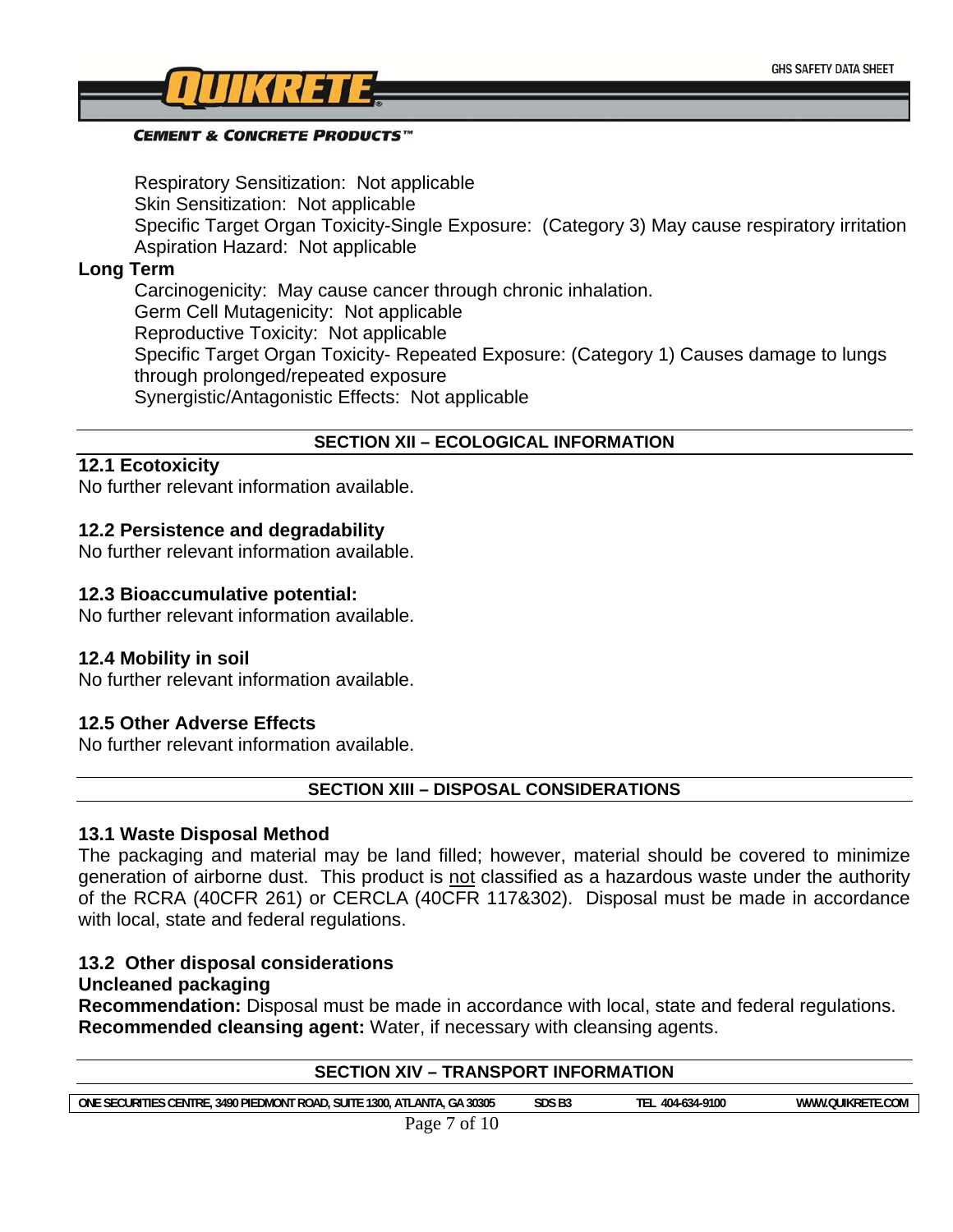

**UN-Number** Not Regulated Not Regulated **UN proper shipping name Mot Regulated Not Regulated** Not Regulated **Transport Hazard Class(es)** Not Regulated Not Regulated **Packing Group (if applicable)** Not Regulated Not Regulated

 **DOT (U.S.) TDG (Canada)** 

### **14.1 Environmental hazards:**

Not applicable

**14.2 Transport in bulk according to Annex II of Marpol 73/78 and the IBC Code**  Not applicable

#### **14.3 Special precautions for user**

Do not handle until all safety precautions have been read and understood.

#### **SECTION XV – OTHER REGULATORY INFORMATION**

#### **15.1 Safety, Health and Environmental Regulations/Legislations specific for the chemical**

## **Canada**

**WHMIS Classification:** Considered to be a D2A and D2B hazardous material under the Hazardous Products Act as defined by the Controlled Products Regulations and subject to the requirements of Health Canada's Workplace Hazardous Material Information (WHMIS). This document complies with the WHMIS requirements of the Hazardous Products Act (HPA) and the CPR.

#### **15.2 US Federal Information**

# **SARA 302/311/312/313 Components**

No chemicals in this material are subject to the reporting requirements of SARA Title III, Section 302, 311, 312 or 313.

**RCRA:** Crystalline silica (quartz) is not classified as a hazardous waste under the Resource Conservation and Recovery Act, or its regulations, 40 CFR §261 et seq.

**CERCLA:** Crystalline silica (quartz) is not classified as a hazardous substance under regulations of the Comprehensive Environmental Response Compensation and Liability Act (CERCLA), 40 CFR §302.

**Emergency Planning and Community Right to Know Act (SARA Title III):** Crystalline silica (quartz) is not an extremely hazardous substance under Section 302 and is not a toxic chemical subject to the requirements of Section 313.

**FDA:** Silica is included in the list of substances that may be included in coatings used in food contact surfaces, 21 CFR §175.300(b)(3)(xxvi).

| 30305<br><b>ONE</b><br>PIF<br>ГIЕ<br>sui<br>3490r<br>$\overline{\phantom{a}}$<br>TRi<br>URI<br>.300<br>DMON .<br>л I<br>11 IV<br>JAI<br>٦F<br>. | cnc<br>P.<br>JU.<br>, | 10/<br>910L<br>14-0.54<br>-- | ww<br>шк<br>:OM |
|-------------------------------------------------------------------------------------------------------------------------------------------------|-----------------------|------------------------------|-----------------|
| .                                                                                                                                               |                       |                              |                 |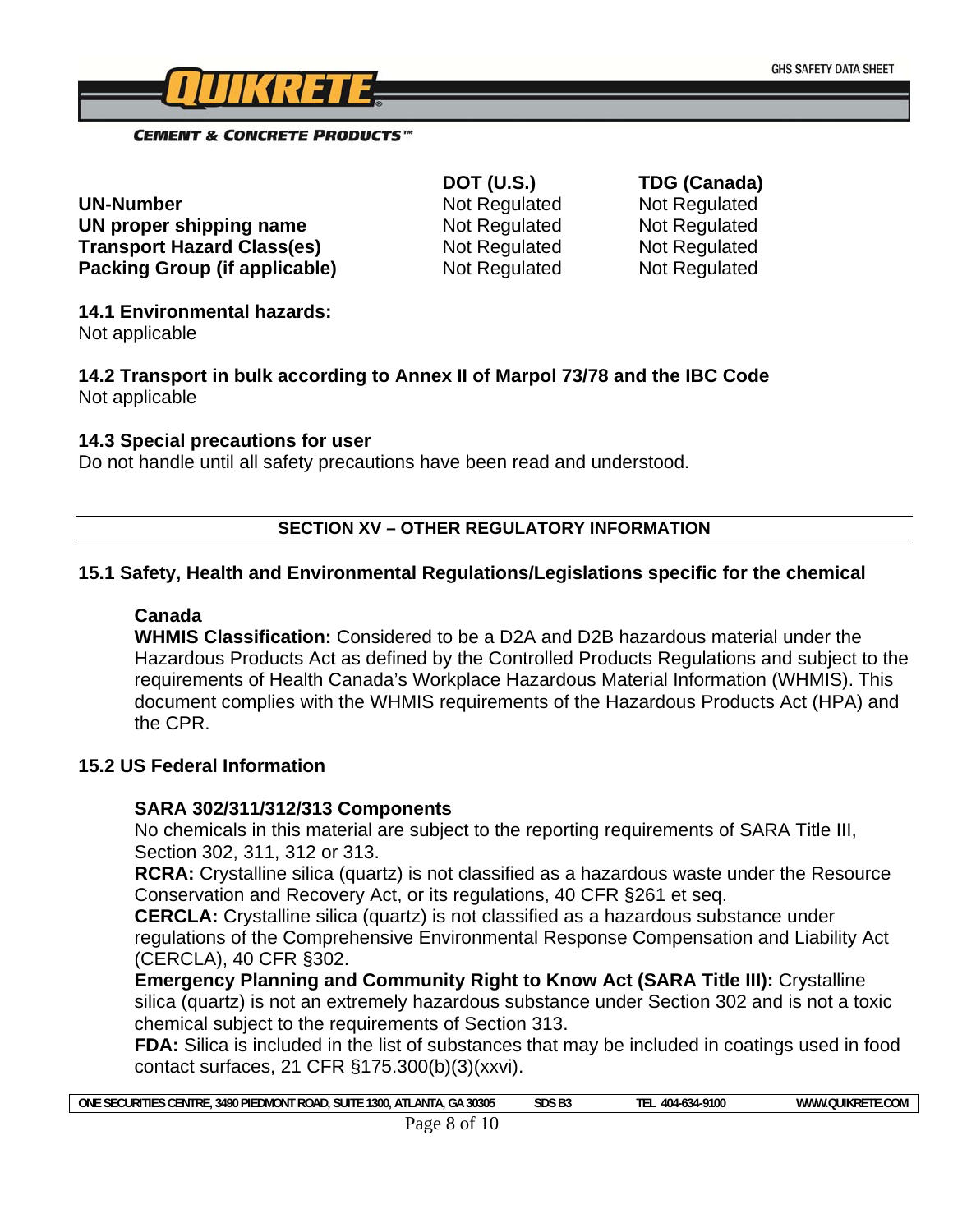

**NTP:** Respirable crystalline silica, primarily quartz dusts occurring in industrial and occupational settings, is classified as Known to be a Human Carcinogen. **OSHA Carcinogen:** Crystalline silica (quartz) is not listed.

#### **15.3 State Right to Know Laws**

#### **California Prop. 65 Components**

**WARNING:** This product contains chemicals known to the State of California to cause cancer and birth defects or other reproductive harm.

**California Inhalation Reference Exposure Level (REL):** California established a chronic REL of 3 µg for silica (crystalline, respirable). A chronic REL is an airborne level of a substance at or below which no adverse health effects are anticipated in individuals indefinitely exposed to the substance at that level.

**Massachusetts Toxic Use Reduction Act:** Silica, crystalline (respirable size, <10 microns) is "toxic" for purposes of the Massachusetts Toxic Use Reduction Act.

#### **15.4 Global Inventories**

**DSL** All components of this product are on the Canadian DSL list.

**TSCA No.:** Crystalline silica (quartz) appears on the EPA TSCA inventory under the CAS No. 14808-60-7. All constituents are listed in the TSCA inventory.



# **15.5 NFPA Ratings**

| 30305<br>" ROAL<br>ONI<br><b>SUIT</b><br>ΊE<br>PIF<br>1300<br>3490<br>ENTRI<br>ΔNT<br>MON'<br>$\mathbf{A}$<br>ъщ.<br>.URI<br>⊔ - | -9100<br>404<br>ינטי | ∴COM<br><b>MWV</b><br>KK. |
|----------------------------------------------------------------------------------------------------------------------------------|----------------------|---------------------------|
| $\cdots$                                                                                                                         |                      |                           |